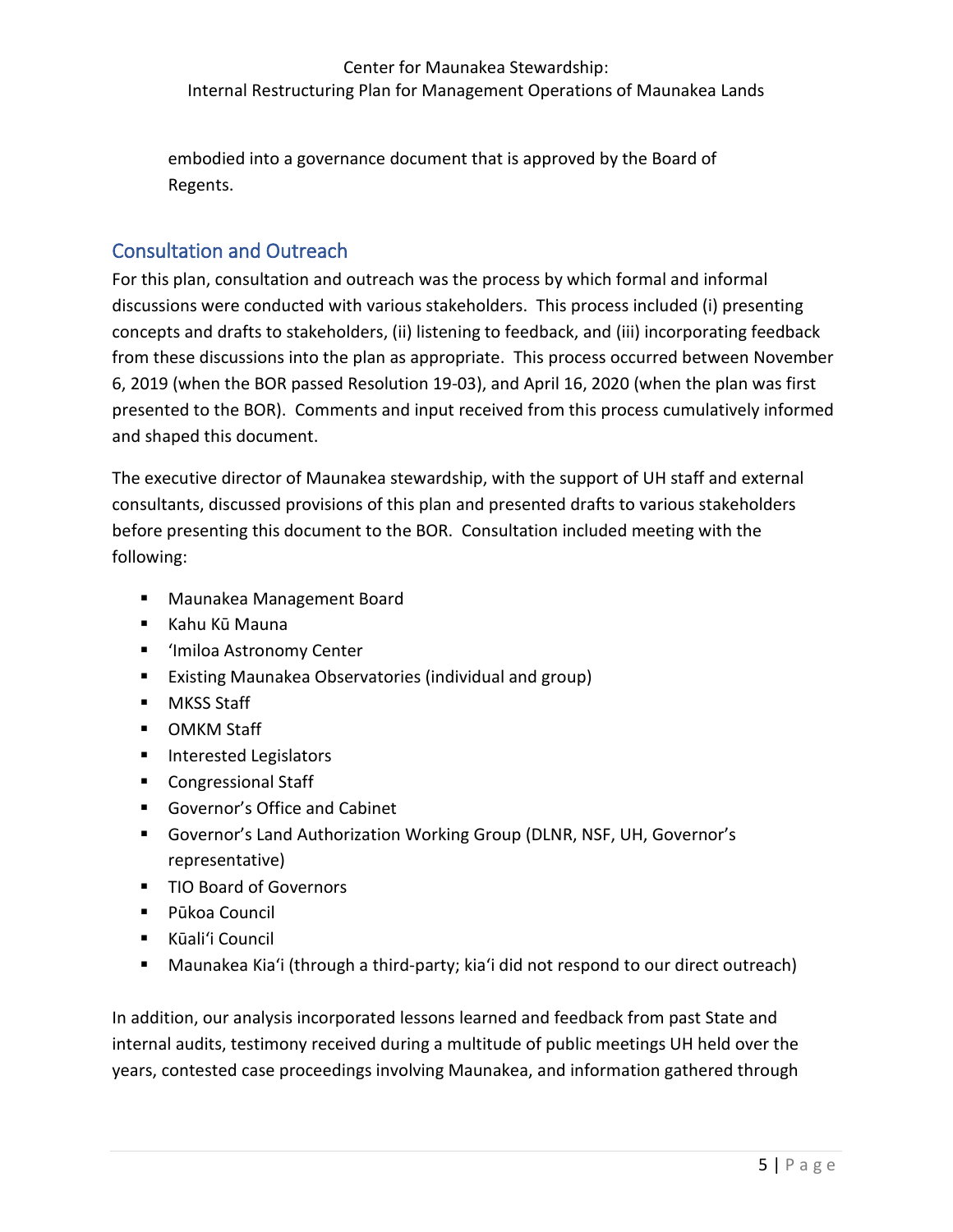desktop research looking at other models of management within State government. We also conducted interviews with the State Office of Planning, DLNR, and NELHA.

## Restructuring Objectives

estructuring Onjectives<br>assed on our review and the feedback we received, the primary issues regarding UH's current<br>nanagement are: (1) lack of trust in decision-making; (2) UH's regulatory, stewardship, and<br>dvocacy roles Based on our review and the feedback we received, the primary issues regarding UH's current management are: (1) lack of trust in decision-making; (2) UH's regulatory, stewardship, and advocacy roles create confusion and perceived conflicts-of-interest; (3) given the current reporting lines of our management units, authority and responsibility are not always clear leading to concerns about transparency; and (4) these independent reporting lines create differences in priorities between management units.

The following objectives for the internal restructuring plan were identified to address the above concerns:

- **IMPROVE THEODARY CONCEY AND IMAGE IN A** Improve transparency and lines of accountability
- **•** Organize UH functions around mission-critical activities
- **E** Clarify UH's regulatory, stewardship, and advocacy roles by separating those functions in our organization
- **EXECTE:** Leverage and optimize existing networks and partnerships
- Broaden, diversify, and elevate stakeholder input into decision-making
- Maintain governance continuity and minimize disruption as much as possible

# Center for Maunakea Stewardship Organization and Description

This section describes the creation of the CMS, which aligns existing units with the restructuring objectives identified in the previous section.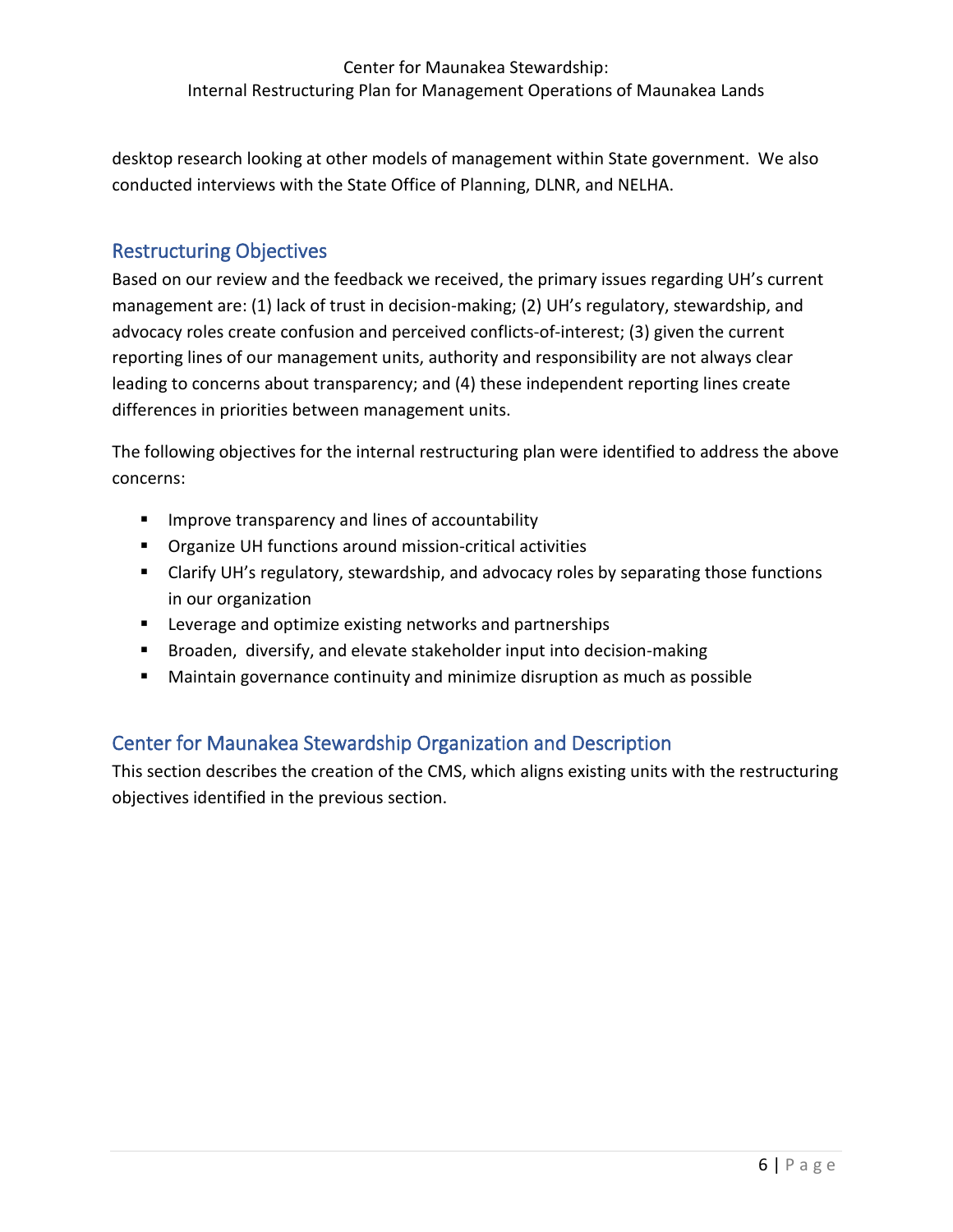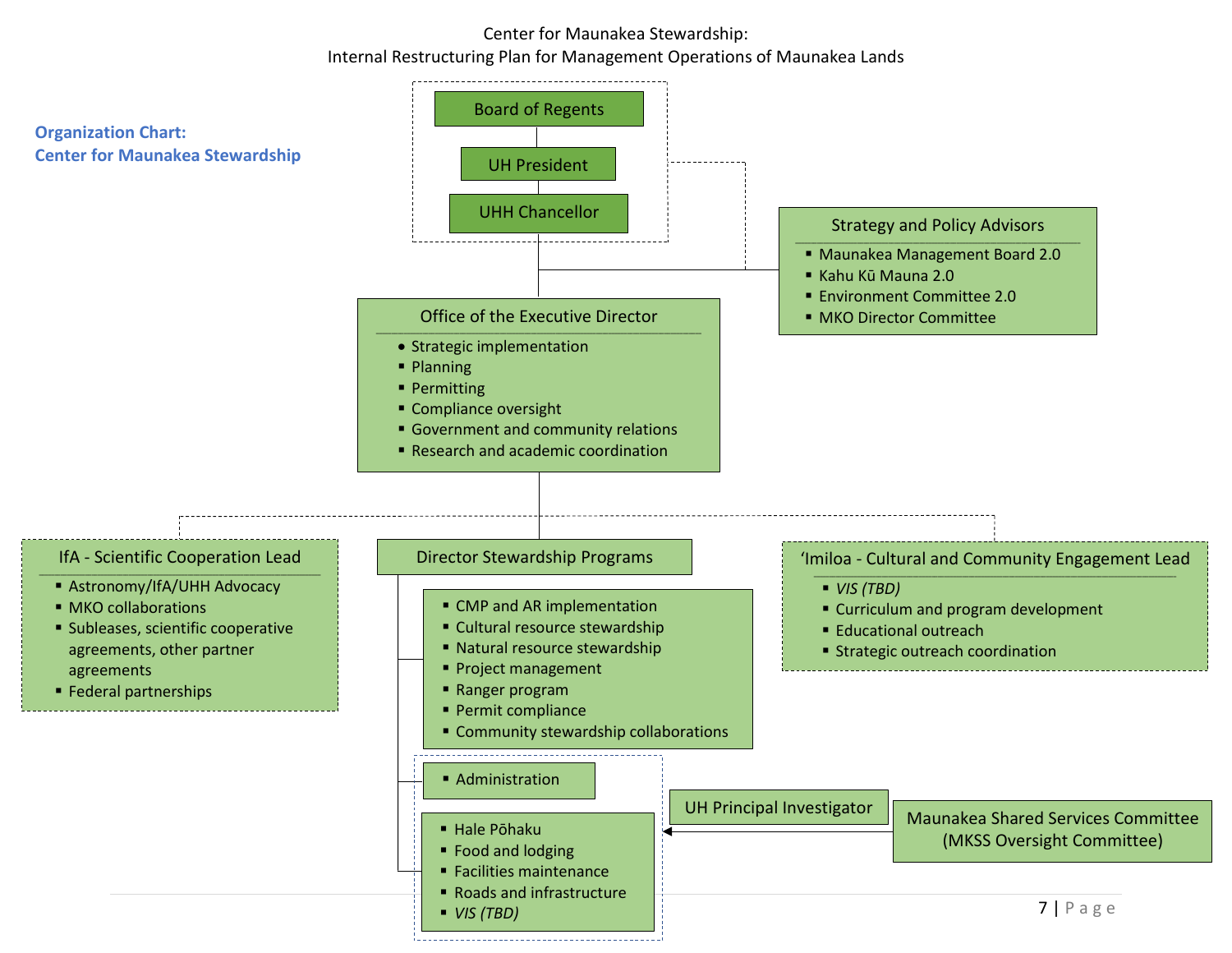## Key Elements of Internal Restructuring

Restructuring activity will include the following elements to be completed by July 1, 2020:

- Rename to CMS
- Centralize leadership under the Office of the Executive Director
- **•** Organize around mission-central activities.
- **D** Optimize existing UH and MKO resources, competencies, and relationships through collaborations and networks.
- Reformulate how MKMB, KKM, and the EC are comprised to improve stakeholder representation, including:
	- o Establish MKO Director Committee
	- o Integrate advisory groups into strategic planning and policy discussions

## Overview of Roles and Responsibilities

This section discusses in greater detail the roles and responsibilities of the various entities and units depicted in the proposed restructuring.

#### Strategy and Policy Advisors

#### General Responsibility

• Centralize leadership under the Office of the Executive Director<br>• Organize around mission-eentral activities.<br>• Optimize existing UH and MKO resources, competencies, and relationships through<br>• Optimize existing UH an With the adoption of the 2000 MP and the formation of UH's current management structure, community input into decision-making was formalized with the creation of the MKMB, KKM, and the EC.

The goal of this restructuring is to refresh those groups by broadening their representation and elevating their engagement in policy and strategy discussions, particularly on matters that are of high interest and importance to the community and key stakeholders.

## Functions

Our current advisory bodies include MKMB, KKM, and EC.

To this group, we will add the MKO Director Committee. The MKOs would determine membership on the Committee.

As vacancies on the MKMB, KKM, and EC arise, we will seek to diversify committee membership and representation to ensure we are reflecting the changing interests of the community. Further, committee charters and by-laws will be reviewed and amended as needed to clarify roles and responsibilities, reflecting the strategic nature of the input we seek from these bodies.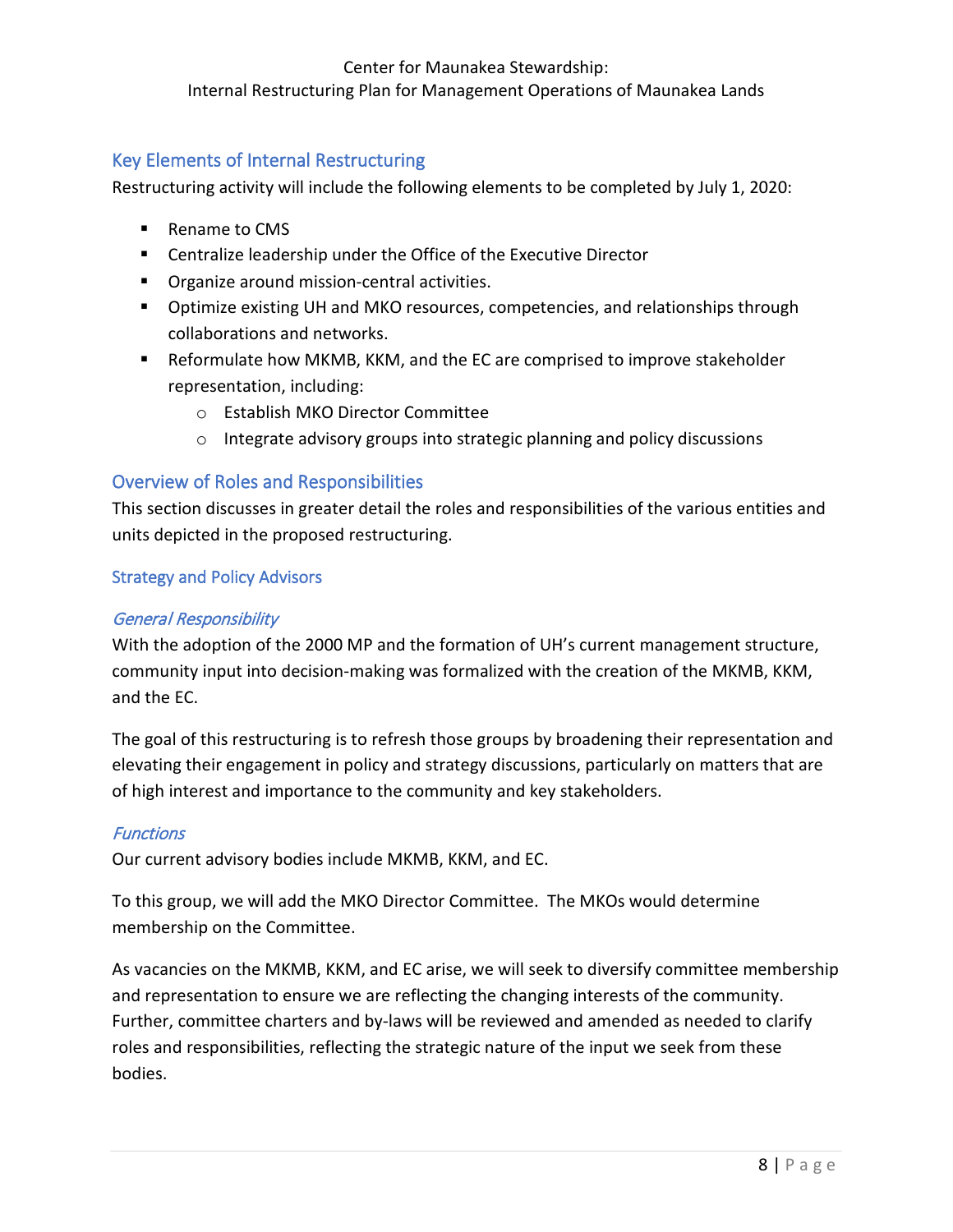### Office of the Executive Director

#### General Responsibility

OED directs the overall integration, coordination, and strategic implementation of the MP, CMP, and AR.

OED provides leadership in building the internal and external partnerships required to engage and weave a cohesive, collaborative management network with stakeholders and the community.

#### **Functions**

- **Policy and strategy implementation**
- **Planning**
- **Permitting**
- Regulatory and compliance oversight
- Government and community relations
- Research and academic program coordination

## Director of Stewardship Programs

#### General Responsibility

The DSP implements programmatic and operational functions required to fulfill UH's Maunakea stewardship responsibilities.

CMP, and AR.<br>
CMP, and AR.<br>
DED provides leadership in building the internal and external partnerships required to engage<br>
memorianty.<br>
Functions<br>
Functions<br>
Policy and strategy implementation<br>
Planning<br>
Policy and strateg A newly created DSP would lead all CMS stewardship functions and programs. As depicted in the organizational chart, there is a natural clustering of OMKM and MKSS functions to be integrated in this functional unit. However, the DSP who would be responsible for developing and implementing the final restructuring and integration of current OMKM and MKSS functions.

The DSP is a direct report to the executive director and is a key member of the CMS management team. This unit serves as the operational and implementation arm of the policy, strategy, programmatic, and stakeholder/community engagement responsibilities of the CMS.

Key to the operation of this unit is the MKOs who fund critical stewardship activities provided by MKSS. Currently, the primary vehicle for decision-making on budget and certain operational matters occurs through the MKSS Oversight Committee (MKSSOC) with IfA serving as Principal Investigator (PI) overseeing implementation. The proposed restructuring would rename the MKSSOC to the Maunakea Shared Services Committee with the OED serving as PI and IfA serving as Co-PI.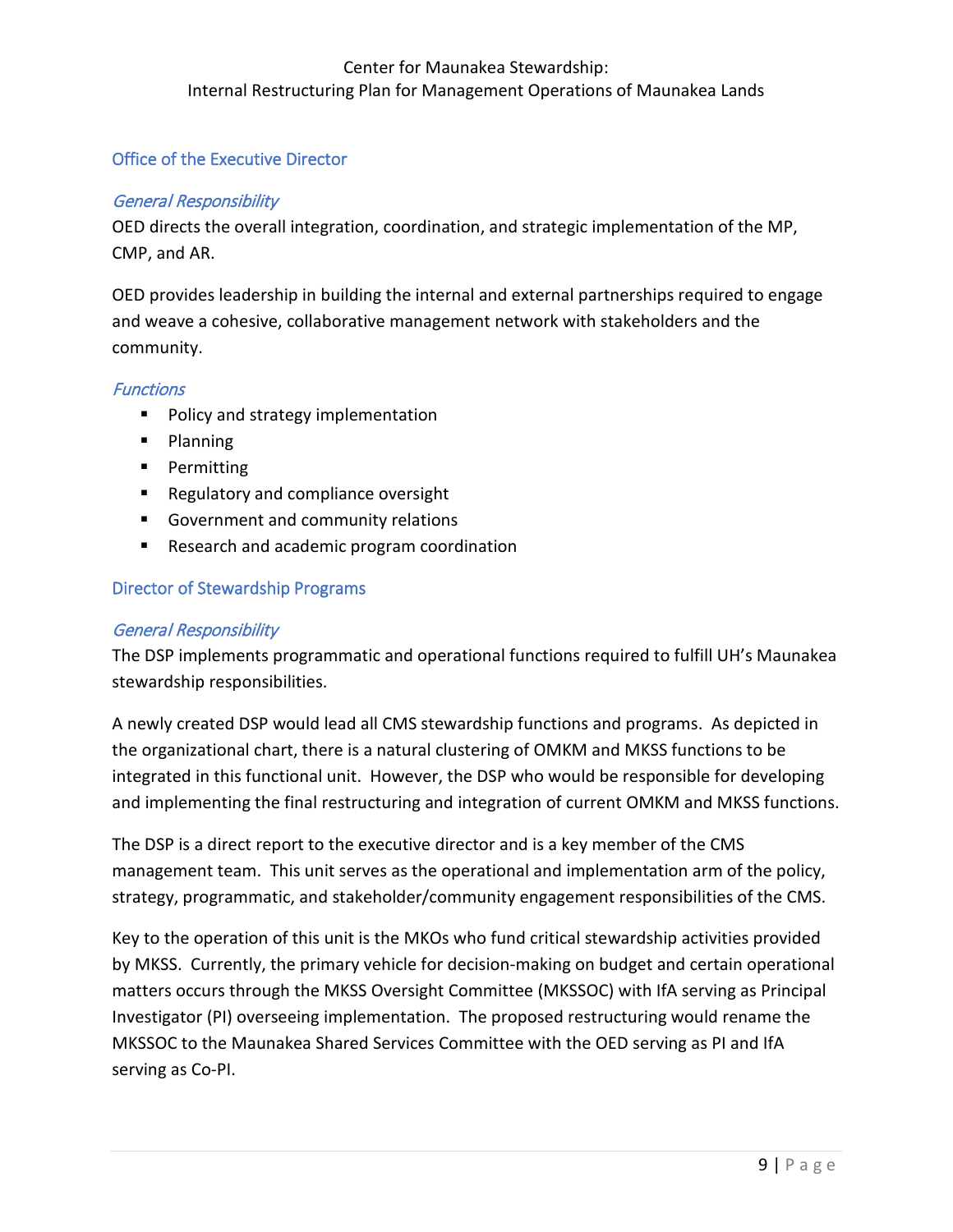## **Functions**

- **EXECUTE:** CMP implementation
- Administrative and fiscal management services to support the CMS
- Enforcement of plans, permits, leases, AR, and other relevant UH policies
- **Development and implementation of all cultural/natural resource management** programs, including current community outreach and potential future resource management collaborations with community stakeholders
- Hale Pōhaku operations, facility maintenance, and infrastructure maintenance
- Ranger program
- For Development and implementation of all cultural/natural resource management<br>programs, including current community sutreach and potential future resource<br>management collaborations with community stakeholders<br>Hale Põhaku VIS operations – Given current resource constraints, 'Imiloa will provide content/program development expertise to support the expansion of educational activities at the VIS and Hale Pōhaku. They will also support staff training of VIS personnel. As resources permit, responsibility for VIS operations would gradually be assumed by ʻImiloa.

## Institute for Astronomy

## General Responsibility

The IfA is a world leader in astronomy research and training.

This leadership is the result of the State's commitment to astronomy on Maunakea in conjunction with strong scientific partnerships with Federal agencies and each of the existing MKOs.

Cultivating these relationships is critical to maintaining a sustainable research enterprise for the State, and the IfA is the natural UH unit to lead these efforts in coordination with the OED.

## **Functions**

As an organized research unit at UHM, IfA maintains its administrative and programmatic independence in this management structure and does not formally report to the CMS.

The IfA Director, serving as the Scientific Cooperation Lead, is a key member of the CMS management team. The IfA would provide strategic leadership of the following functions and activities on behalf of the CMS and UH:

- Advocacy for astronomy interests statewide, and for UH and the MKOs in particular
- UH/MKO operational and programmatic collaborations
- Partner agreements (e.g., cooperative agreements, subleases, fiscal agreements, etc.)
- **Partnerships with federal agencies**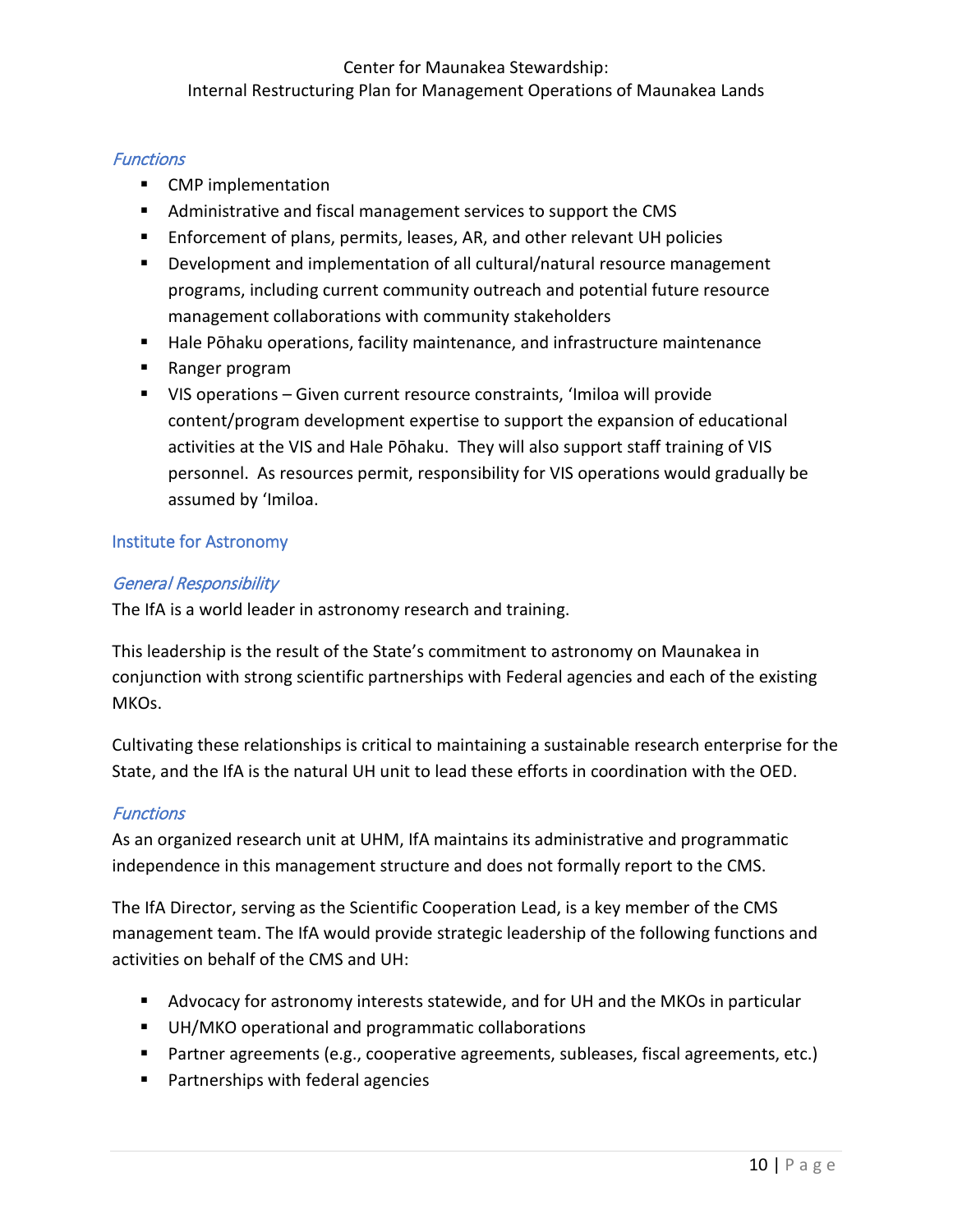## 'Imiloa Astronomy Center

## General Responsibility

'Imiloa's mission is to honor Maunakea by sharing Hawaiian culture and science to inspire exploration.

Their vision is to be a place of life-long learning where the power of Hawai'i's cultural traditions, its legacy of exploration, and the wonders of astronomy come together to provide inspiration and hope for generations.

'Imiloa has developed the expertise to create unique culture-based educational experiences for residents and visitors alike that is cross-disciplinary, multi-sensory, and which respond to community interests and needs. As such, they are ideally positioned to develop and provide cultural and educational programming in support of CMS's mission.

## **Functions**

As an educational unit at UH Hilo, 'Imiloa maintains its administrative and programmatic independence in this management structure and does not formally report to the CMS.

The Director of 'Imiloa, serving as the Cultural and Community Engagement Lead, is a key member of the CMS management team and would provide strategic leadership of the following functions and activities on behalf of the CMS and UH:

- exploration.<br>
Shellr vision is to be a place of life-long learning where the power of Hawai<sup>7</sup>/s cultural traditions<br>
tis legacy of exploration, and the wonders of astronomy come together to provide inspiration<br>
und hope f VIS operations - Given current resource constraints, 'Imiloa will provide content/program development expertise to support the expansion of educational activities at the VIS and Hale Pōhaku. They will also support staff training of VIS personnel. As resources allow, responsibility for VIS operations would gradually be assumed by 'Imiloa.
	- **Develop and implement new, "high-touch" programs targeting resident and visitor** groups using our Hale Pōhaku and VIS facilities.
	- Continue and expand support for CMS outreach through curriculum/program development that can be deployed across CMS functions.
	- **IF In partnership with the MKOs, coordinate and conduct educational outreach on behalf** of astronomy and UH.

# Next Steps

While current resource constraints will dictate the pace of implementation, moving this plan forward will include the following near- and mid-term steps.